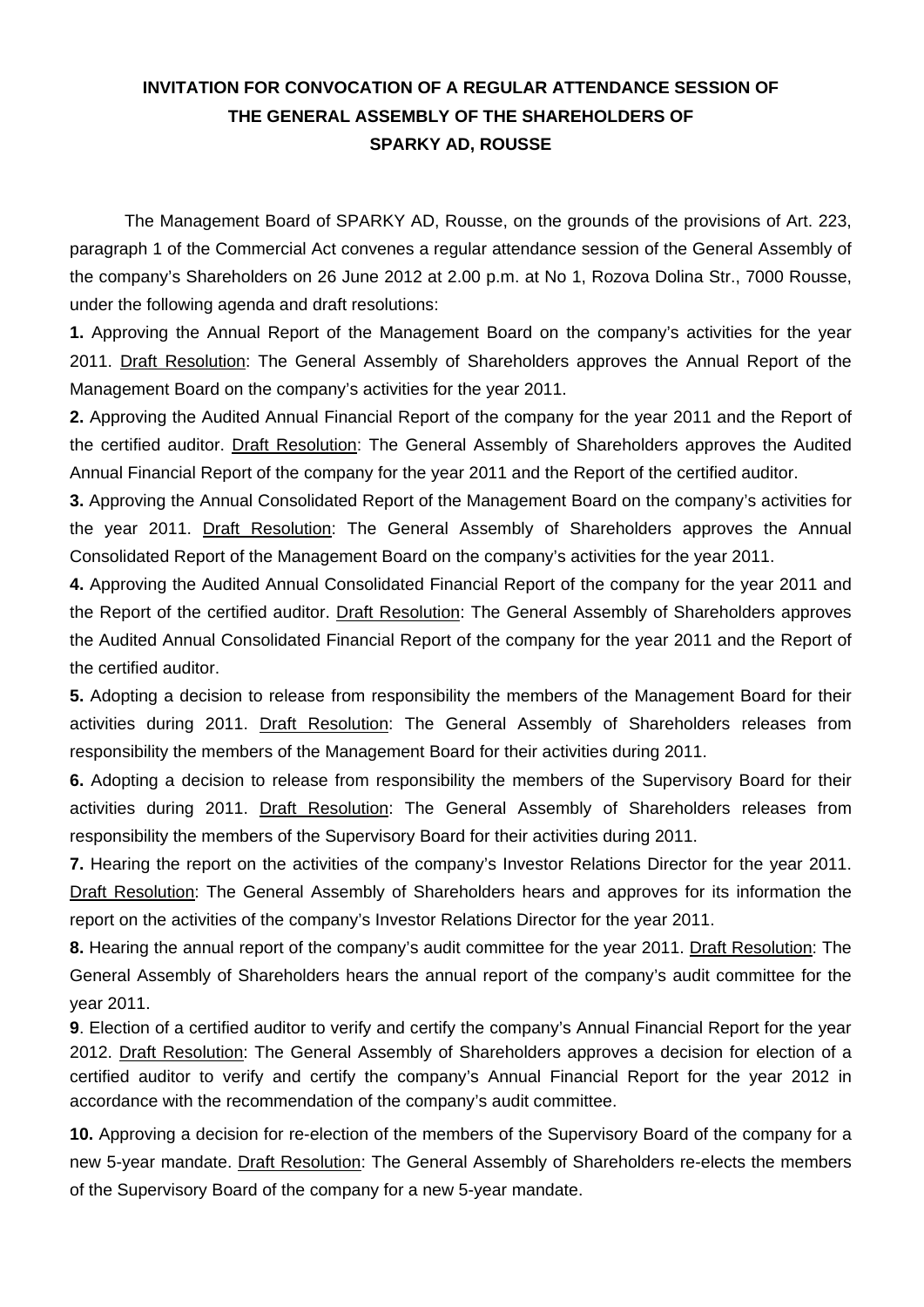All shareholders of the company are invited to participate personally or by proxy. Written materials for the Assembly are available for the shareholders at the company's office address at No 1, Rozova Dolina Str., 7000 Rousse every business day from 10.00 a.m. to 4.00 p.m. The invitation together with the written materials under the items from the agenda for the Assembly shall be posted on the website of SPARKY AD http://sparkygroup.com/bg/investor\_relations/sparky\_ad/ for the period from the promulgation of the invitation in the Commercial Register until the end of the General Assembly.

Persons holding together or separately at least 5 percent of the capital of SPARKY AD can request inclusion of items and suggest resolutions for already included items in the agenda for the General Assembly under the procedure of article 223a of the Commercial Act. Not later than 15 days prior to the opening of the General Assembly those shareholders shall present for promulgation in the Commercial Register a list of the items to be included in the agenda and the draft resolutions. With the promulgation in the Commercial Register the items shall be considered as included in the suggested agenda. Latest on the following business day after the promulgation, shareholders shall present the list of items, draft resolutions and the written materials upon the registered seat and management address of the company as well as to the Financial Supervision Commission.

During the General Assembly, company's shareholders shall have the right to raise questions on all items from the agenda as well as questions regarding the economic and financial state and the commercial activity of the company, irrespective if the latter are related to the agenda.

In case of lack of quorum on the firs announced date for the GAS, on the grounds of article 227, paragraph 3 of the Commercial Act the General Assembly will be held on 11 July 2012 at 2.00 p.m. at the same place and under the same agenda. In the agenda for the new session can not be included items under the procedure of article 223a of the Commercial Act.

Registration of the shareholders will be made on the date of the General Assembly from 1.30 p.m. until 2.00 p.m. For registration and participation at the GAS individuals – shareholders shall present a personal identification document. Legal entities – shareholders shall present an original of a current certificate for a commercial registration as well as an identification document for the representative by law.

Proxy Voting Rules: In case of representation of a shareholder at the General Assembly, on the grounds of the provision of article 21, paragraph 1 of the Articles of Association of SPARKY AD and the Proxy Voting Rules, approved by the Management Board, it will be necessary to be also presented an explicit, notary signed proxy for the particular General Assembly with the contents under article 116, paragraph 1 of the Law on Public Offering of Securities. In case when the legal entity is not represented by its representative by law, the proxy holder shall present an identification document, original of a current certificate for a commercial registration of the respective company – shareholder and an explicit, notary signed proxy for the particular General Assembly with the contents under article 116, paragraph 1 of the Law on Public Offering of Securities.

In case of representation of company's shareholder by a legal entity – proxy holder, except for an identification document for the proxy holder, representing the company, it shall be also presented an original of a current certificate for a commercial registration of the respective company – proxy holder and an explicit, notary signed proxy for the particular General Assembly with the contents under article 116, paragraph 1 of the Law on Public Offering of Securities.